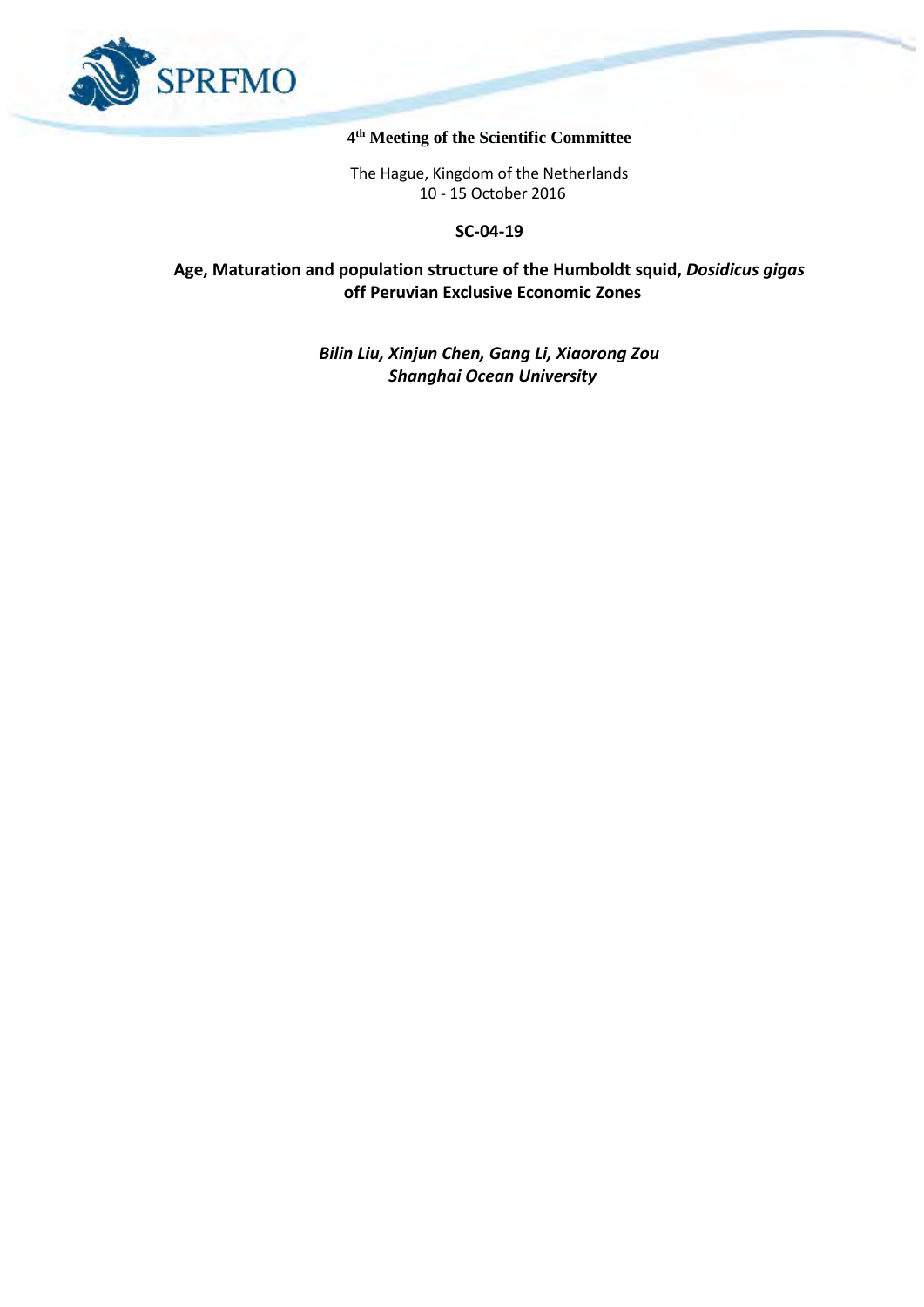# Age, maturation and population structure of the Humboldt squid, *Dosidicus gigas* off Peruvian Exclusive Economic Zones

# Bilin Liu, Xinjun Chen, Gang Li, Xiaorong Zou

National Data Center for Distant-water Fisheries, Shanghai Ocean University

# 1. Introduction

Humboldt squid, *Dosidicus gigas* (D'Orbigny, 1835), prevails in the southern part of the California Current system and northern region of the Humboldt Current system. It supports four major fisheries in the Eastern Pacific Ocean, squid fisheries in the Gulf of California and vicinity waters of Costa Rica Dome, Peru and central Chile (Nevárez-Martínez et al., 2000; Morales-Bojórquez et al., 2001; Taipe et al., 2001; Rocha and Vega, 2003). The population in the Peruvian waters are considered most abundant and support the most important fishery (Nigmatullin et al., 2001). An early study of *D*. *gigas* in Peru was performed by a joint Peruvian-Japanese survey during November to December in 1989 (Rubio and Salazar, 1992). After the survey a large scale of commercial fishery targeting *D*. *gigas* was developed with industrialized fishing fleets from Japan and South Korea (Taipe et al., 2001). Chinese squid jigging fleet began to explore this squid in 2001, with annual landing reaching 50 to 205 thousand tones during 2002 to 2008 (Liu et al., 2011).

Early studies of age and growth of *D*. *gigas* were based on length frequency analysis (Nesis, 1970; Ehrhardt et al., 1983), which is criticized for potential errors (Jackson, 1994; Yatsu et al., 1997). Statolith was considered as one of most effective body hard parts to study age and growth of squid (Jackson, 1994). The age and growth of *D*. *gigas* from different geographic waters was studied using statolith microstructure analysis. These studies suggest that *D*.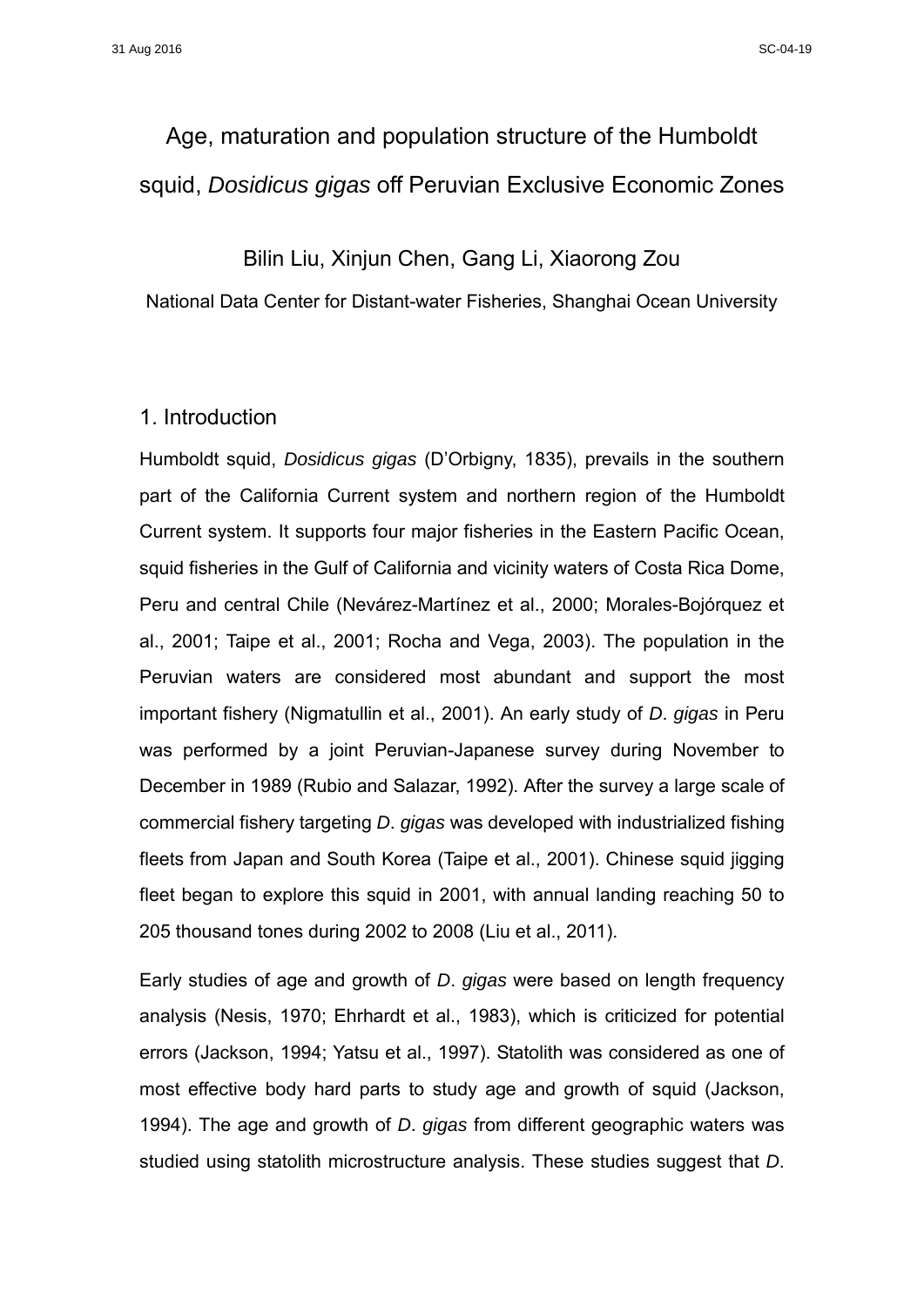*gigas* is a short lived species with longevity about 1-2 year (Arkhipkin and Murzov, 1986; Masuda et al., 1998; Argüelles et al., 2001; Markaida et al., 2004; Mejía-Rebollo et al., 2008, Chen et al., 2011). The population structure of *D*. *gigas* is complicated. Within the rage of its spatial distribution, two migratory-based and three size-based groups were identified by Nigmatullin et al. (2001) and Clarke and Paliza (2000), respectively.

The reproduction of *D*. *gigas* was studied off the Peruvian coast (Nesis, 1970; Tafur et al., 2001), in the Gulf of California (Markaida and Sosa-Nishizaki, 2001; Markaida, 2006), in the eastern central Pacific (Koronkiewicz, 1988), and off Chile coast (Ibáñez and Cubillos, 2007) and EEZ waters of Chile (Liu et al., 2010). The squid is a monocyclic species spawning 10-14 batches with fecundity up to 32 million eggs (Nigmatullin and Markaida, 2009). At least four potential spawning grounds were identified based on the presence of mature squid, rhynchoteuthion paralarvae, egg mass and even occurrence of mating events, which is the vicinity region of the Costa Rica Dome, the Gulf of California in north hemisphere, and tropical waters off the coasts of northern Peru and central Chile in south hemisphere (Anderson and Rodhouse, 2001; Tafur et al., 2001; Staaf et al., 2008; Chen et al., 2013).

A number of studies were done on its age, maturation and population structures of the Humboldt squid throughout its ranges, especially in the Gulf of California and Costal waters of Peru (Ehrhardt et al., 1983; Markaida and Sosa-Nishizaki, 2001; Morales-Bojórquez et al., 2001; Tafur et al., 2001; Argüelles et al., 2001; 2008), but few studies were focused on the squid off Peruvian EEZ (Ye and Chen, 2007). In this study, we determined ages of *D*. *gigas* off the Peruvian EEZ waters using statolith microstructure analysis and studied maturation and population structure of the squid.

## 2. Materials and methods

2.1. Squid collection and ageing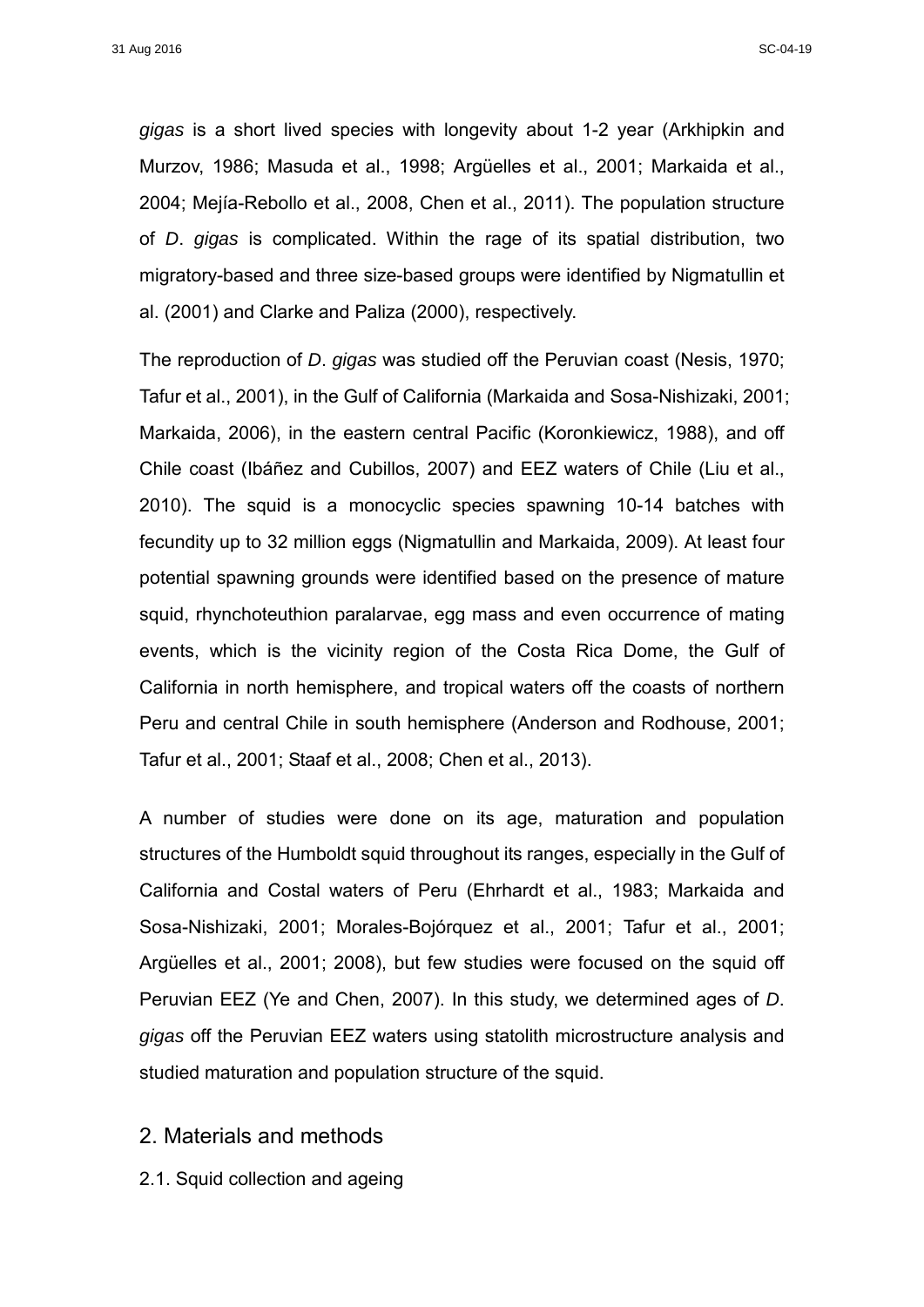During 2008 to 2010, a total of 2534 *D*. *gigas* (1985 females, 497 males and 52 unsexed) were sampled randomly off the Peruvian EEZ by the Chinese fishing fleet using method of jigging (Fig.1; Table 1). The sampled squids were frozen on the vessels immediately. They were defrosted in the lab, and dorsal mantle length (ML) and body weight (BW) were recorded to the nearest 1 mm and 1 g, respectively. Sex was identified and maturity stages were evaluated with naked eye following Lipinski and Underhill (1995): stages I and II (immature), III (maturing), IV (mature) and V (spent).



Figure 1. Sampling locations of D. gigas off Peruvian EEZ.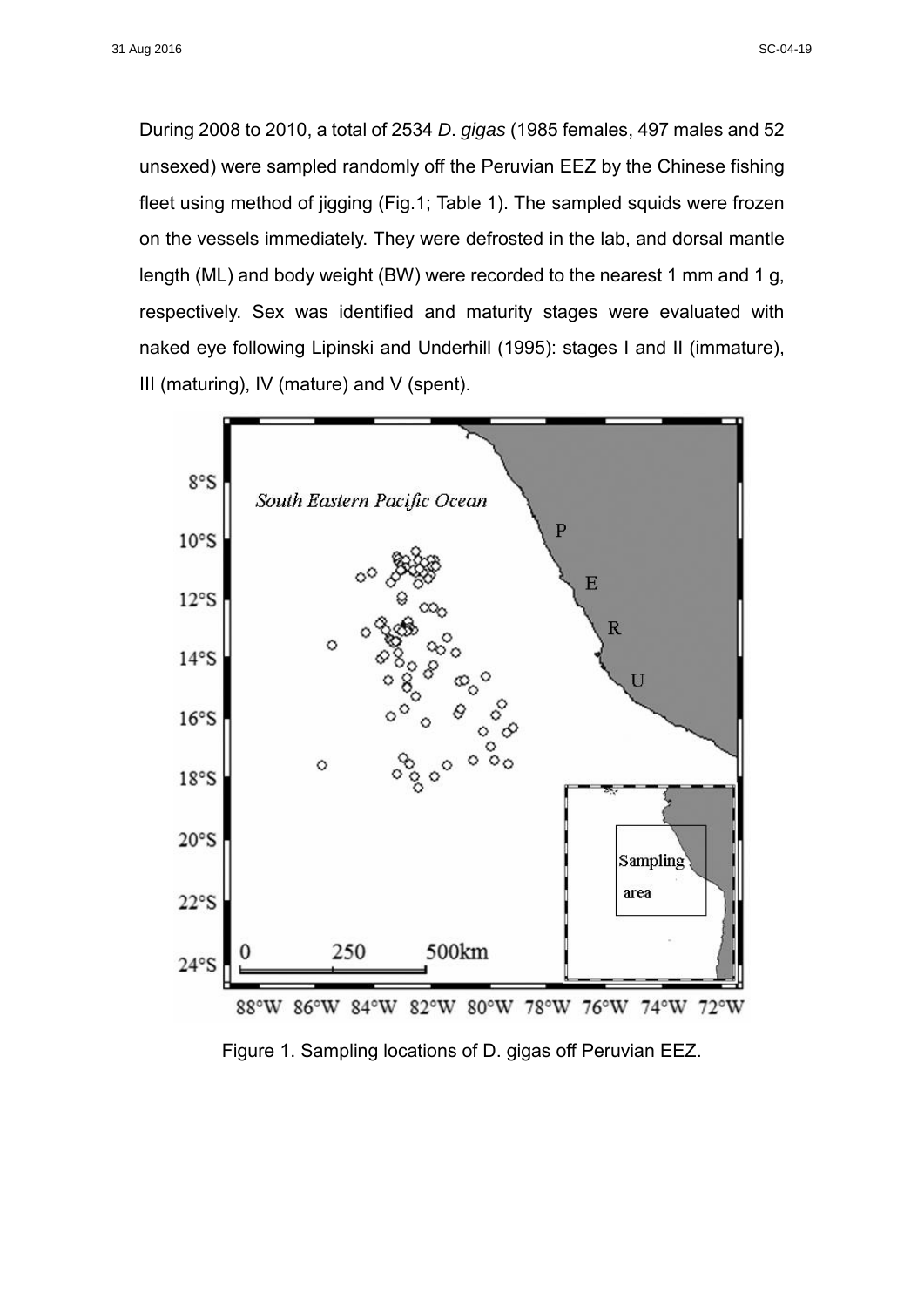| Vessel         | Sample Location                     | Sample date        | N    | Mantle     |
|----------------|-------------------------------------|--------------------|------|------------|
|                |                                     |                    |      | length(mm) |
| New century 52 | 82°48'-83°37'W                      | Jan to Feb 2008    | 381  | 211-705    |
|                | 12°43'-15°55'S                      |                    |      |            |
| Zhe Yuanyu 807 | 82°05'-85°30'W                      | Sep 2008 to Feb    | 356  | 209-733    |
|                | 10°32'-13°32'S                      | 2009               |      |            |
| Feng Hui 16    | 79°30'-89°00'W                      | Jul to Aug 2009    | 387  | 159-415    |
|                | 10°20'-18°00'S                      |                    |      |            |
| Zhe Yuanyu 807 | 79°22′-88°48′W                      | Sep 2009<br>to Oct | 1094 | 209-1149   |
|                | $10^{\circ}21'$ -18 $^{\circ}16'$ S | 2010               |      |            |
| XinJili 8      | 79°12'-85°51'W                      | 6 Apr and 29 Jun   | 16   | 272-494    |
|                | 16°18'-17°32'S                      | 2010               |      |            |
| Feng Hui 16    | 79°22'-83°11W                       | May 2010 to Nov    | 300  | 178-913    |
|                | 10°52'-17°29'S                      | 2010               |      |            |

Table 1. Summary information of sampled squid off the Peruvian EEZ.

The statoliths were extracted from the head, washed and stored in the centrifugal tube with 90% alcohol for further processing. Only left statolith if not damaged, was prepared for age determination. The standard ageing methodology of a statolith was used in this study (Dawe and Natsukari, 1991). The number of increments was accepted when the two independent counts differed less than 10% of the mean (Yatsu et al., 1997). Hatching date was back-calculated based on the time of capture, assuming that growth increments were formed daily because periodic deposition of increments for many other squids of Ommastrephidae have been confirmed (Nakamura and Sakurai, 1991; Uozumi and Ohara, 1993).

#### 2.2. Data analysis

We analyzed ML frequency distribution of mature adult squids (maturity stages III, IVand V) to identify possible populations of different MLs according to the criteria outlined by (Nigmatullin et al., 2001), and different spawning cohorts were also identified based on the back-calculated hatching dates. The sample stations at which no less than 50% females were mature were considered as potential spawning grounds after Tafur et al. (2001). Distribution of size-based populations and mature females were mapped.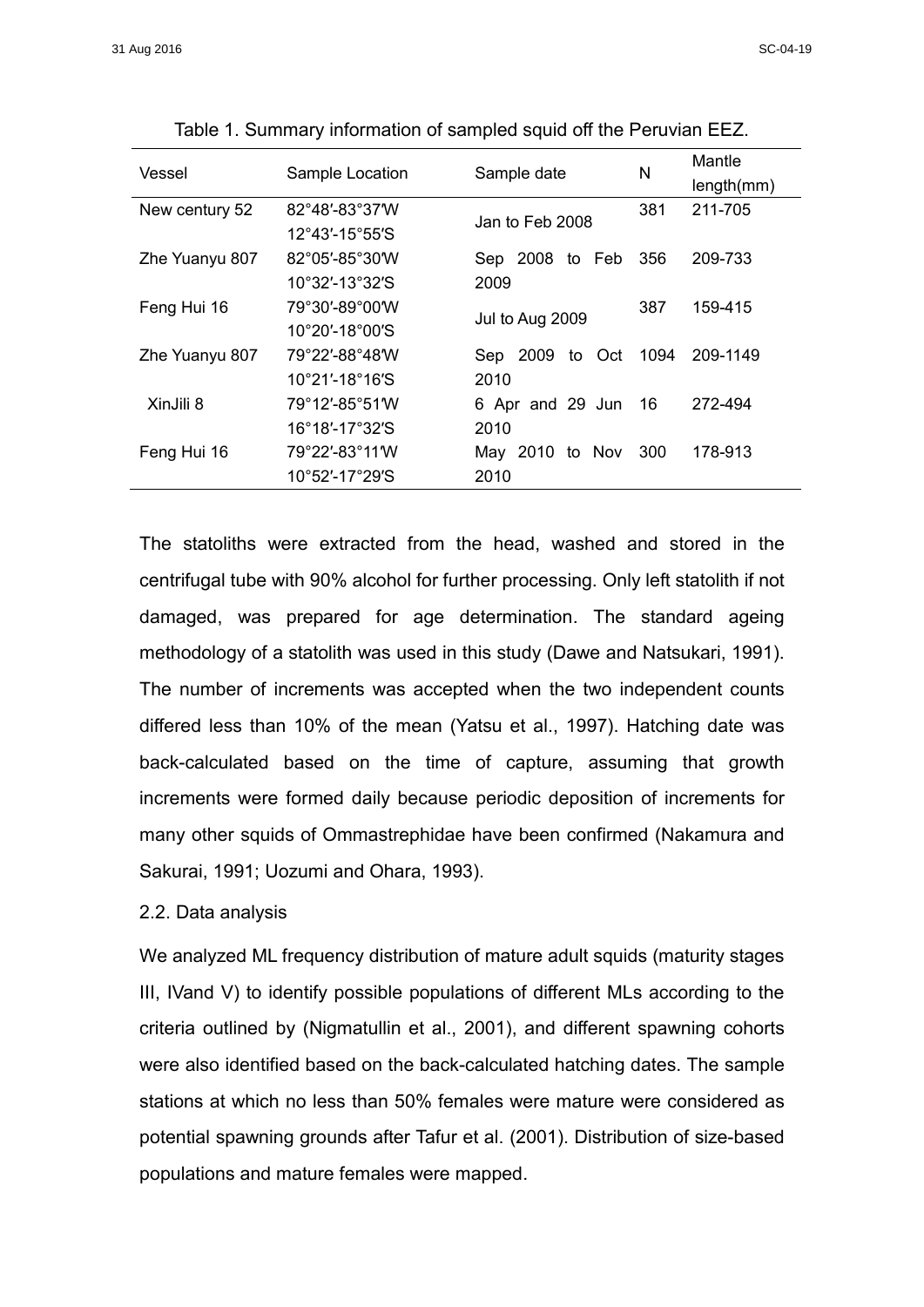Linear, power, exponential, logarithmic and logistic curves were fitted to age-ML and age-BW data of different hatching groups. The model with the highest coefficient of determination (*R*<sup>2</sup> ) and smallest coefficient of variance (CV) and Akaike information criterion (AIC) were selected to describe growth (Arkhipkin et al., 2000; Chen et al., 2011). Sexual dimorphism of growth curves was evaluated using ANCOVA.

To estimate size and age at first maturity, changes in the proportion of mature squid with ML or age were fitted to a logistic equation described below using the least square method:

$$
p_i = \frac{1}{1 + e^{-r(x_i - x_{50\%})}}
$$

where  $p_{_{i}}$ is the proportion of mature individuals in ML or age class $x_{_{i}}$  , r is the intercept and  $\ x_{50\%}$  is the size or age at first maturity, which were estimated in the regression analysis.

We used F test to compare the difference of these logistic curves between different sexes and between different hatching cohorts (Chen et al., 1992; Arkhipkin et al., 2000). The F test statistic can be calculated as:

$$
F = \frac{\frac{RSS_p - \sum RSS_i}{DF_p - \sum DF_i}}{\frac{\sum RSS_i}{\sum DF_i} = \frac{\frac{RSS_p - \sum RSS_i}{(m+1)(k-1)}}{\frac{\sum RSS_i}{\sum_{i=1}^{k} n_i - k(m+1)}}
$$

where  $\ RSS_p^-$  is the pooled residual sum of squares,  $\ RSS_i^-$  is the residual sum of squares for each group,  $\,DF_{\textrm{p}}$  is the pooled degree of freedom,  $\,DF_{i}\,$  is the degree of freedom for each group, *m* is the number of variables to estimate,  $k$  is the number of compared regressions, and  $n_{_i}$  is sample size of each group.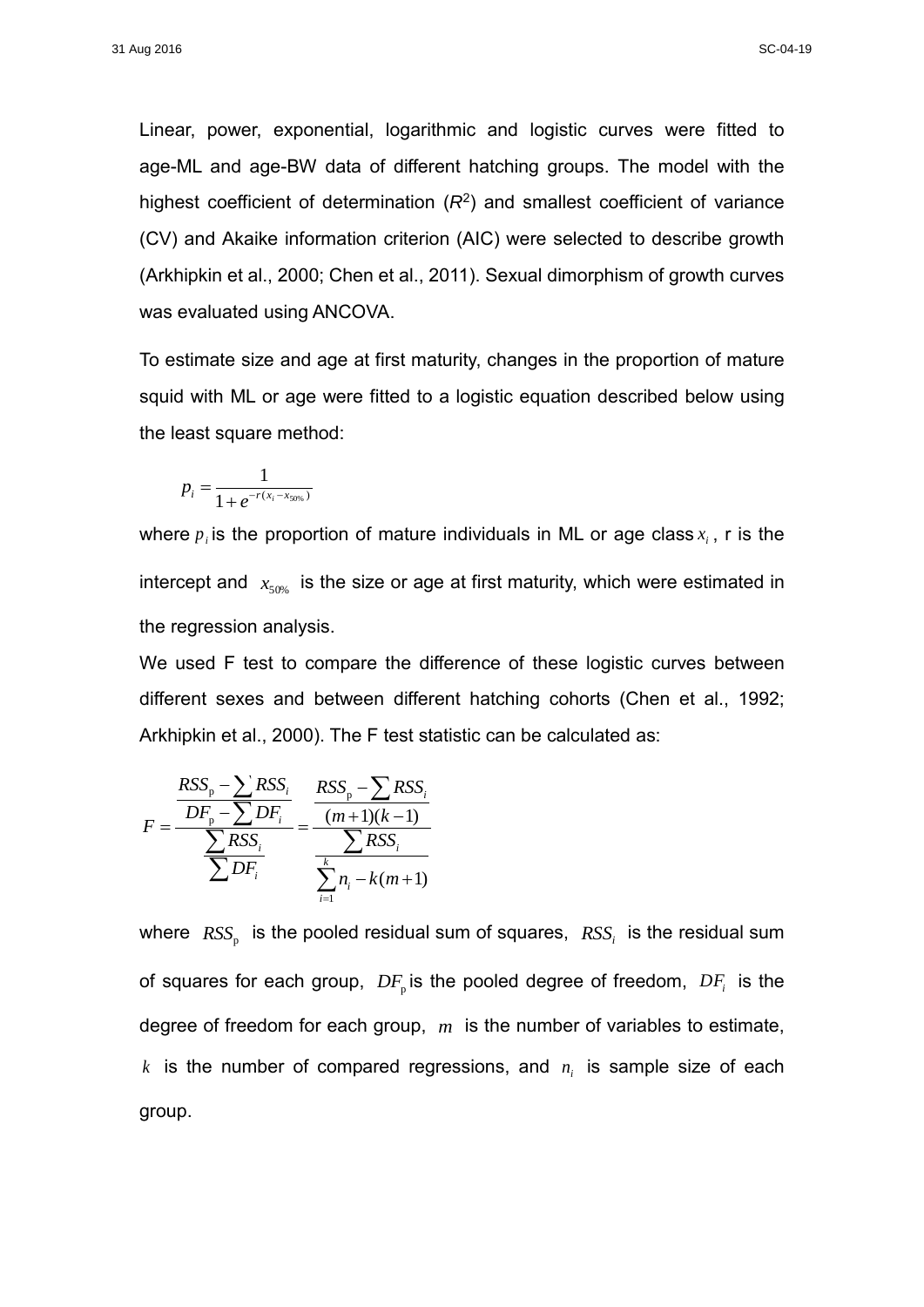## 3. Results

#### 3.1. *Age*

A total of 1535 *D*. *gigas* statoliths were considered to have valid ages based on the criteria described including 1207 females, 286 males and 42 unsexed individuals. The ages ranged from 144 to 633 days olds. The dominant ages for females and males were between 181 and 300 days old consisting of 76.5% and 80.4% of the total samples for females and makes, respectively (Fig. 2). The youngest sampled female was 144 days old with 178 mm ML and 187 g BW, and the oldest was 633 days old with 1118 mm ML and 54500 g BW. The youngest sampled males was 162 days old with 218 mm ML and 253 g BW, and the oldest was 574 days old with 1033 mm ML and 33500 g BW. Ages of mature females ranged from 184 to 633 days old, and males from 162 to 574 (Fig. 3).



Figure 2. Frequency distribution of ages for D. gigas off the Peruvian EEZ.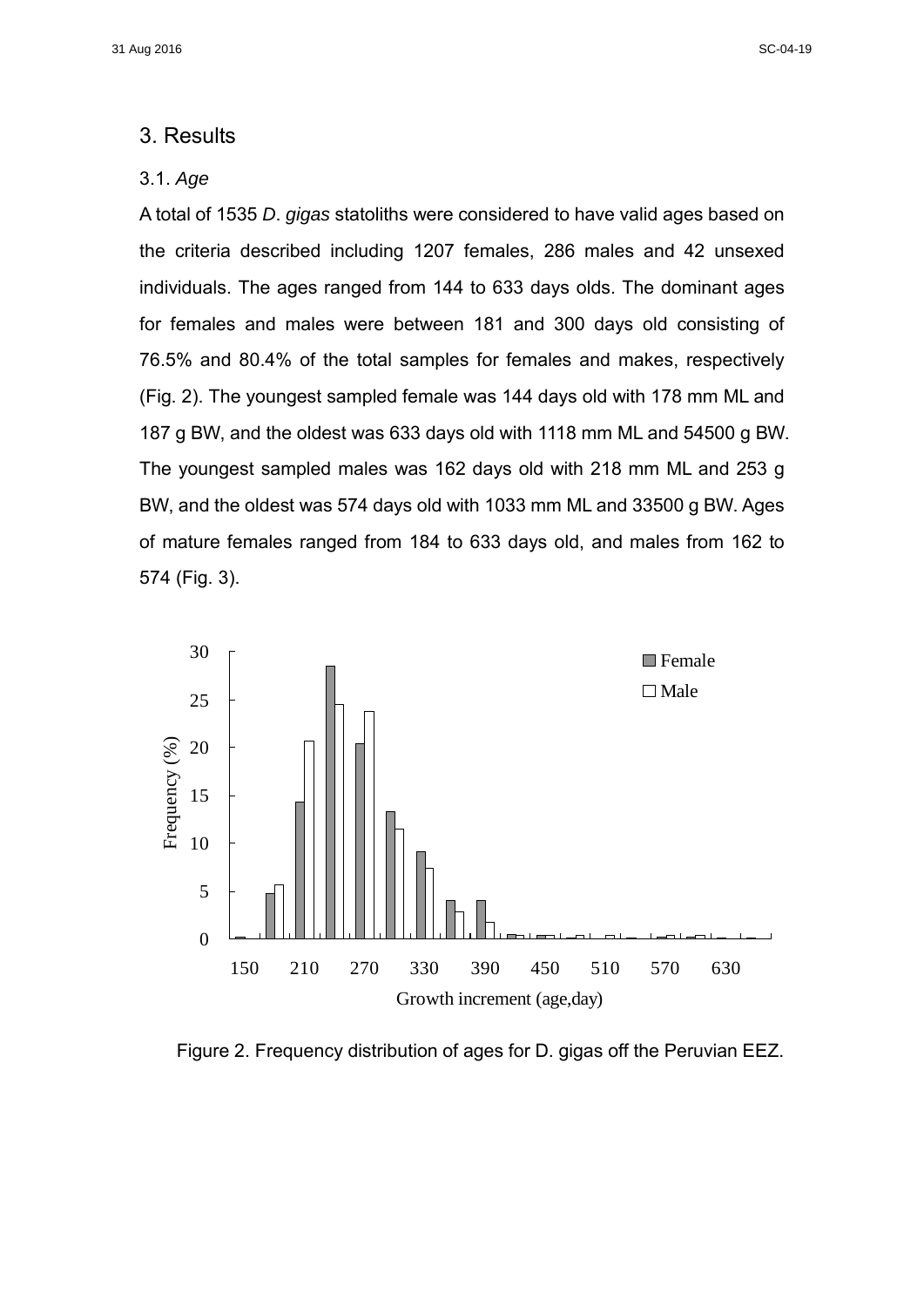

Figure 3 Light micrograph of *D. gigas* statolith off Peruvian EEZ

#### 3.2 *Maturity and hatching*

Mature female widely occurred in the study area, putative spawning area dominantly located near 11°S on the basis of stations where at least 50% females were mature (Fig. 4). Sampled squids hatched during 22nd January 2008 to 22nd April 2010 with most hatching occurring between December and May, especially from January to March (Fig.5). Therefore, *D*. *gigas* could be separated into austral summer-autumn and winter-spring hatching cohorts. Higher percentages of mature females were observed between September and January, which is before the prevailed hatching timing (Fig. 5).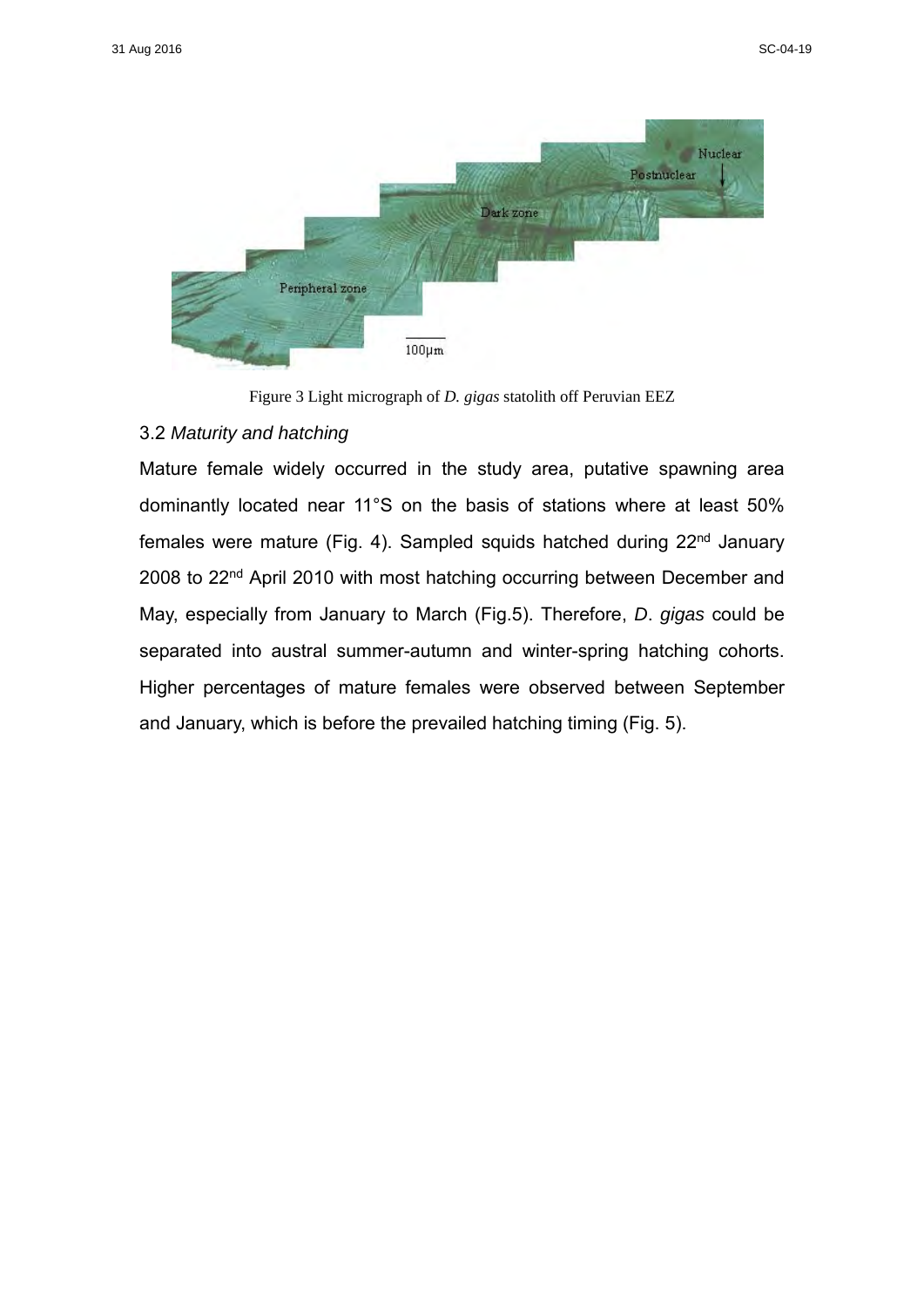

Figure 4. Spatial distribution of matured female D. gigas off the Peruvian EEZ.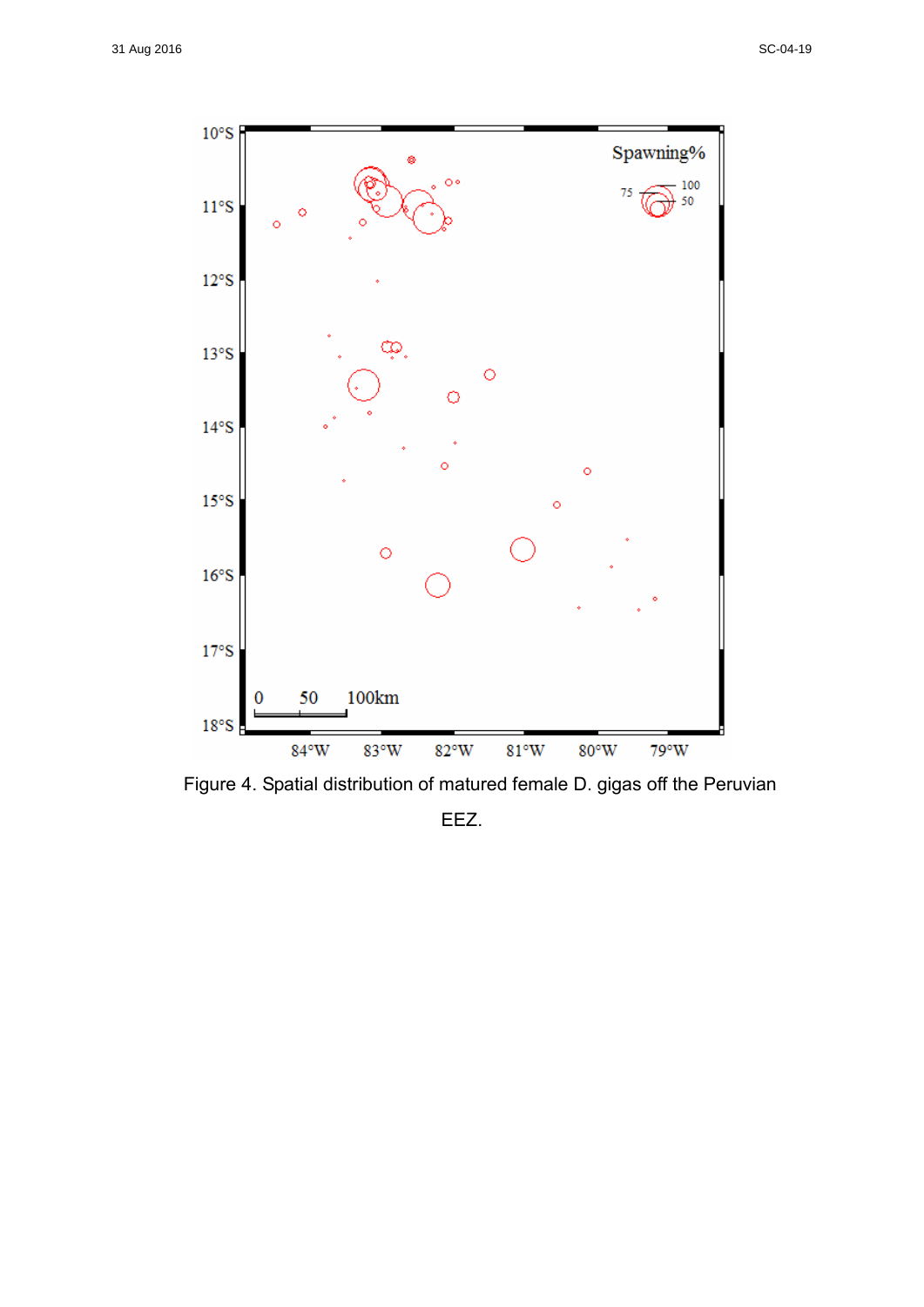

Figure 5. Frequency distribution of back-calculated hatching dates for D. gigas off the Peruvian EEZ.

#### 3.3 *Growth model*

The ML-age data of winter-spring hatching cohort were best described by linear models, and ANCOVA showed significant differences between females and males (ANCOVA, *F*1,340=5.744, *P*=0.017<0.05, Fig. 6a). The ML-age data of summer-autumn hatching cohort were best fitted by exponential curves, but no significant differences were found between females and males (ANCOVA, *F*1,854=2.366, *P*=0.124 > 0.05, Fig. 6b)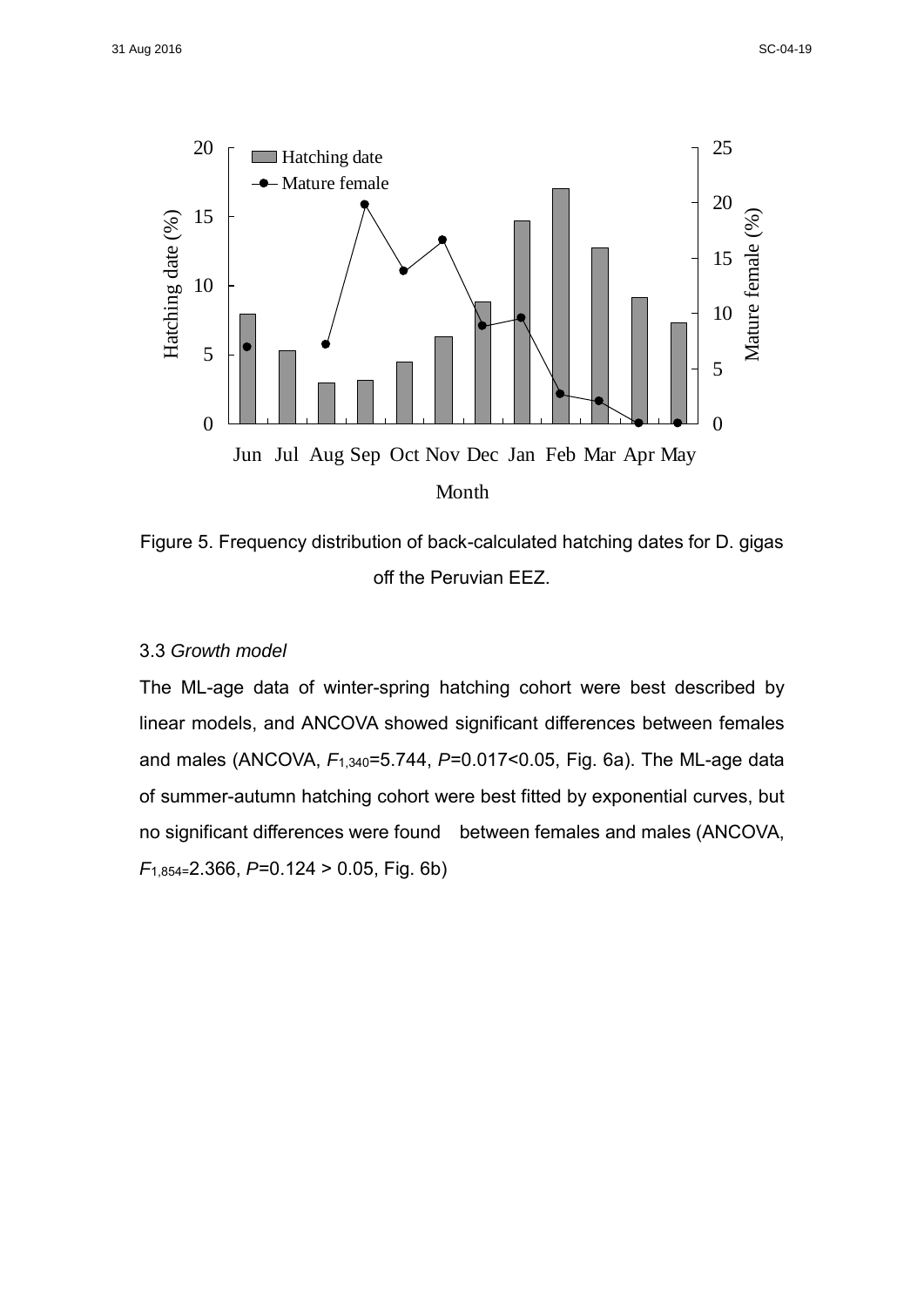



The BW-age data of winter-spring hatching cohort were best fitted by exponential curves, and ANCOVA showed significant differences between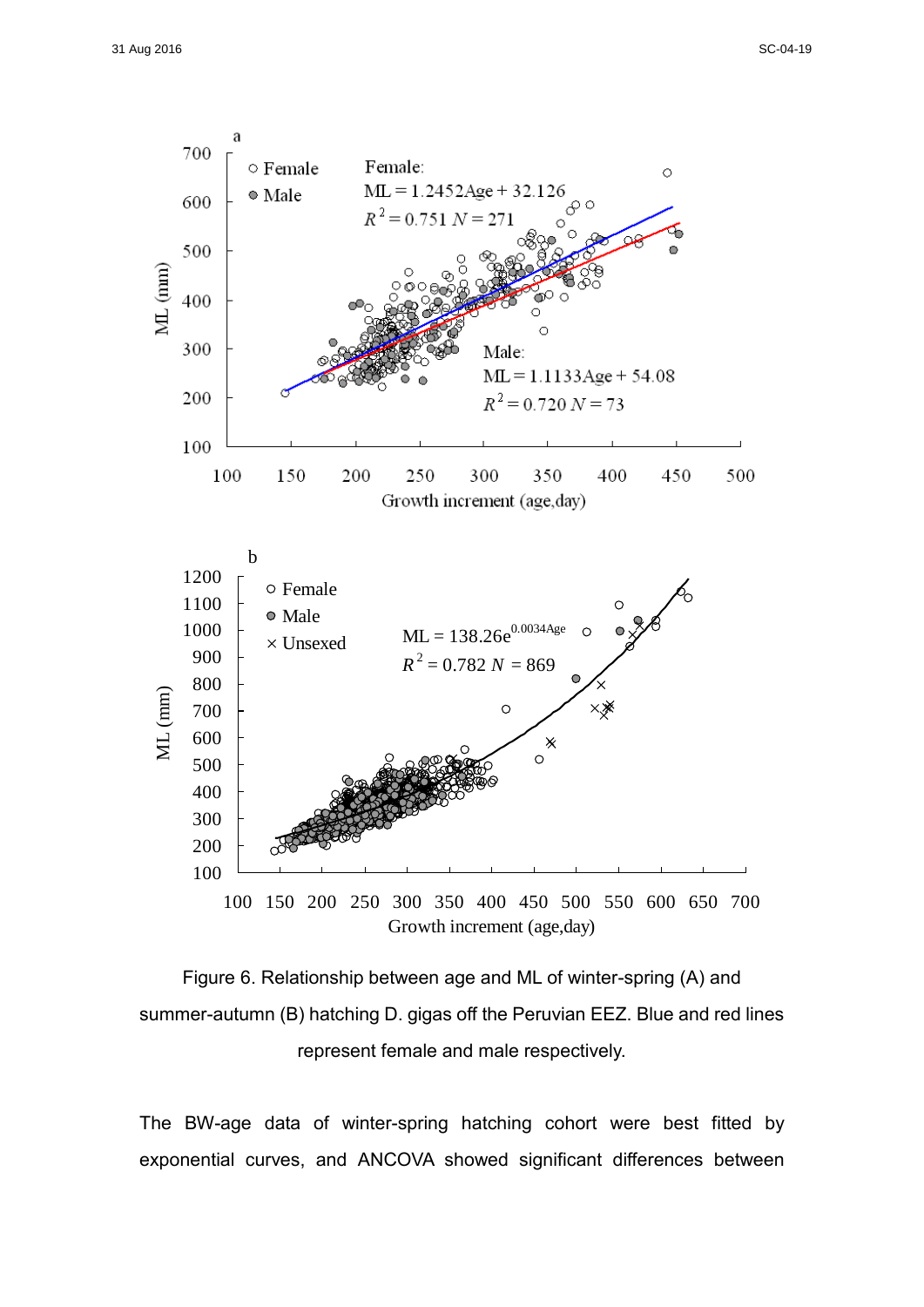females and males (ANCOVA, *F*1,340=8.824, *P*=0.003<0.05, Fig. 7a). The BW-age data of summer-autumn hatching cohort were best fitted by exponential curves, but no significant differences were found between females and males (ANCOVA, *F*1,854=2.237, *P*=0.135 > 0.05, Fig. 7b).



Figure 7. Relationship between age and BW of winter-spring (A) and summer-autumn (B) hatching D. gigas off the Peruvian EEZ. Blue and red lines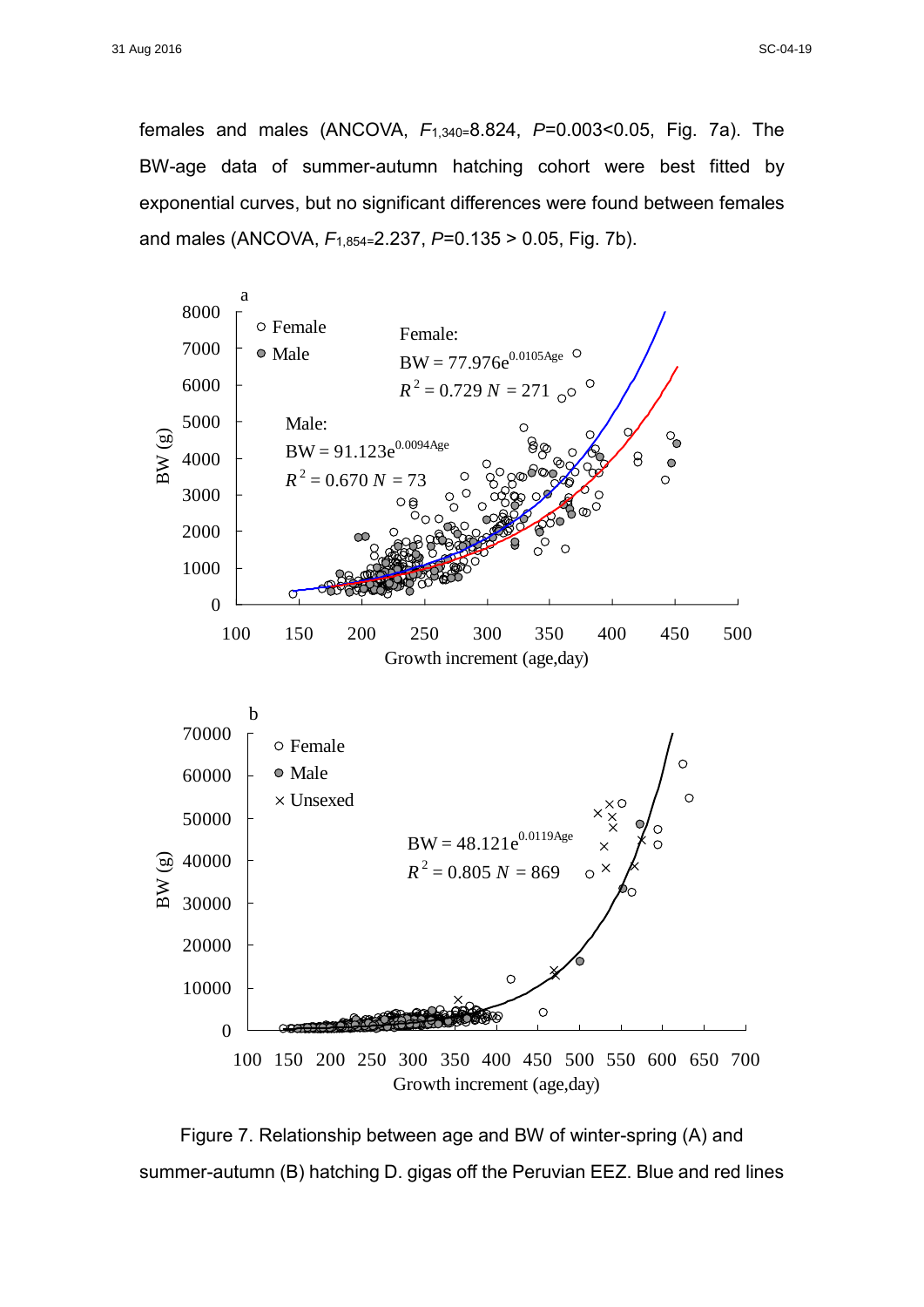#### represent female and male respectively.

#### 3.4 *Size and age at first maturity*

Significant differences were found in size and age at first maturity between the winter-spring and summer-autumn hatching cohorts (*F* test *P*<0.05, Table 2) except for age at first maturity for males (*F* test *P*>0.05, Table 2). For the winter-spring hatching cohort, size and age at first maturity were 544 mm ML and 419 days old for females, and 552 mm ML and 451 days for males (Table 2). For the summer-autumn hatching cohort, size and age at first maturity were 497 mm ML and 387 days old for females, and 556 mm ML and 420 days for males (Table 2). Size and age at first maturity of females were higher than those of males, except for size at first maturity data for the winter-spring cohort (Table 2).

| and hatching cohorts.                                                                                                 |          |          |                |          |       |            |            |  |  |  |
|-----------------------------------------------------------------------------------------------------------------------|----------|----------|----------------|----------|-------|------------|------------|--|--|--|
|                                                                                                                       | Estimate |          | Standard error |          | $R^2$ | <b>RSS</b> | <b>RMS</b> |  |  |  |
|                                                                                                                       | R        | $X_{50}$ | R              | $X_{50}$ |       |            |            |  |  |  |
| Size at maturity for females (testing between hatching groups differences $F_{3,25} = 4.86$ , p=0.0085 <sup>*</sup> ) |          |          |                |          |       |            |            |  |  |  |
| WS                                                                                                                    | 0.0179   | 544      | 0.0016         | 4.98     | 0.991 | 94         | 14         |  |  |  |
| SA                                                                                                                    | 0.0390   | 552      | 0.0078         | 5.60     | 0.990 | 747        | 42         |  |  |  |
| pooled                                                                                                                | 0.0236   | 544      | 0.0027         | 5.30     | 0.979 | 1168       | 47         |  |  |  |
| Size at maturity for males (testing between hatching groups differences $F_{3,13}$ =7.02, p=0.0073*)                  |          |          |                |          |       |            |            |  |  |  |
| <b>WS</b>                                                                                                             | 0.0450   | 497      | 0.0311         | 15.67    | 0.716 | 1915       | 383        |  |  |  |
| SA                                                                                                                    | 0.0073   | 556      | 0.0020         | 47.25    | 0.921 | 1086       | 136        |  |  |  |
| pooled                                                                                                                | 0.0124   | 501      | 0.0042         | 26.42    | 0.776 | 4352       | 290        |  |  |  |
| Age at maturity for females (testing between hatching groups differences $F_{3,13}$ =2.93, p=0.0047*)                 |          |          |                |          |       |            |            |  |  |  |
| WS.                                                                                                                   | 0.0176   | 419      | 0.0015         | 4.64     | 0.987 | 44         | 9          |  |  |  |
| SA                                                                                                                    | 0.0303   | 446      | 0.0070         | 9.12     | 0.980 | 549        | 69         |  |  |  |
| pooled                                                                                                                | 0.0188   | 445      | 0.0034         | 10.12    | 0.938 | 1233       | 95         |  |  |  |
| Age at maturity for males (testing between hatching groups differences F <sub>3,9</sub> =0.32, p=0.8121)              |          |          |                |          |       |            |            |  |  |  |
| WS                                                                                                                    | 0.0279   | 387      | 0.0107         | 15.46    | 0.872 | 1112       | 223        |  |  |  |
| SA                                                                                                                    | 0.0151   | 420      | 0.0100         | 73.28    | 0.678 | 2948       | 737        |  |  |  |
| pooled                                                                                                                | 0.0373   | 396      | 0.0185         | 16.62    | 0.813 | 4347       | 483        |  |  |  |

Table 2. Size (ML, mm) and age (days) at maturity data fitted to logistic model by sex

WS: winter-spring hatching cohort, SA summer-autumn hatching cohort, RSS: residual sum of squares,

RMS: residual mean square, \*: significant at *P*<0.05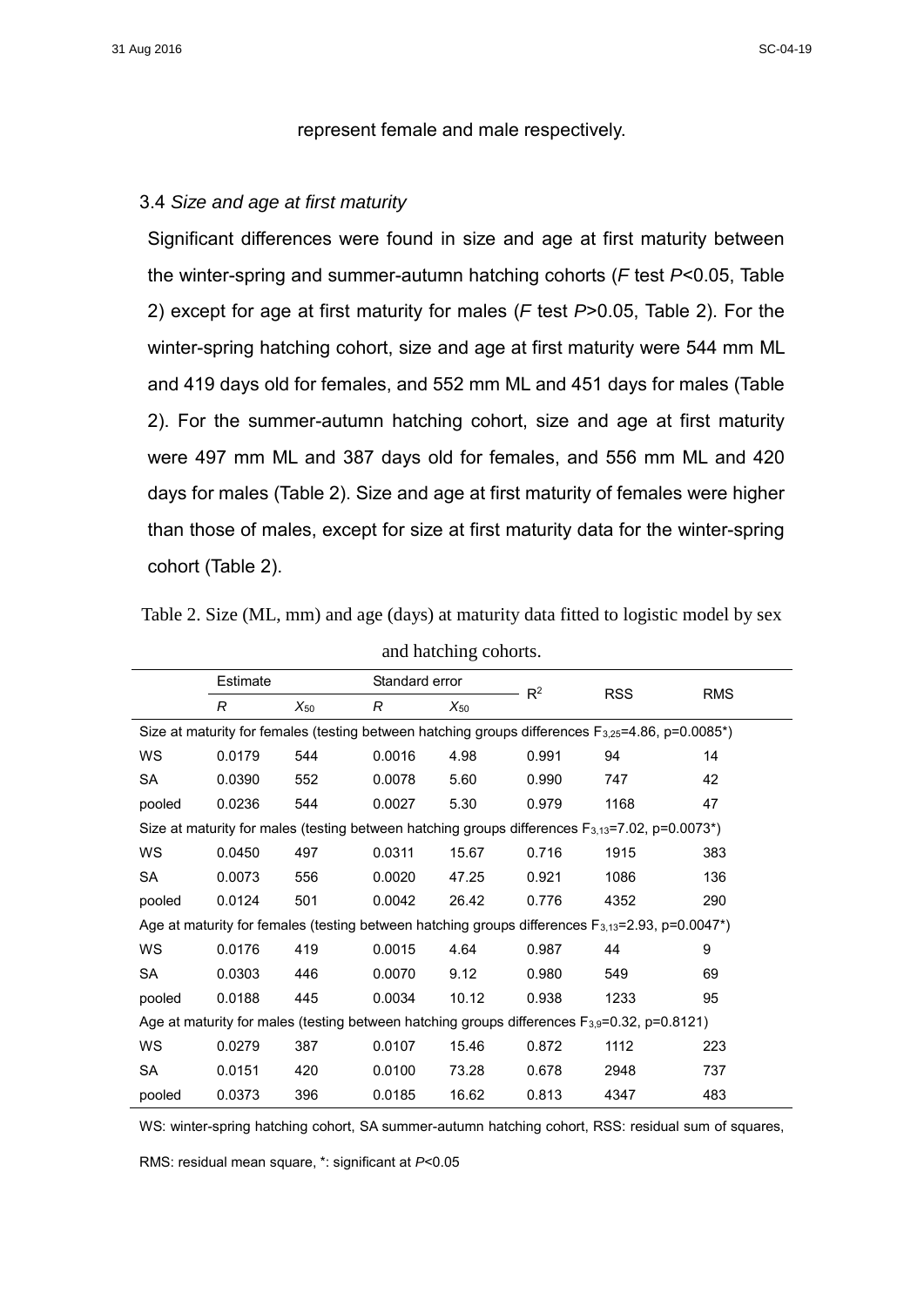#### 3.6 *Size structure of adult squids*

The ML distribution of 213 adult females and 116 males from a total of 2534 *D*. *gigas* was plotted in Fig.2. Adult females ML ranged from 234 to 1149 mm with dominant ML of 350-550 mm, and adult males ML varied between 129 to 1001 mm with dominant ML of 250-400 mm (Fig. 8). Overall, size structures of *D*. *gigas* for adult females and males were characterized by the two size-based groups: a medium-sized group with ML less than 550 mm and 400 mm and a large-sized group with ML more than 550 mm and 400mm, for female and males respectively (Fig. 8).



Figure 8. Frequency distribution of mantle length for adult D. gigas off the Peruvian EEZ.

Medium-sized group existed in the whole study area, while large female group occurred in the north part of 14°S and large male group was distributed southward to 16°S with the concentration between 10°S and 12°S (Fig. 9a, b).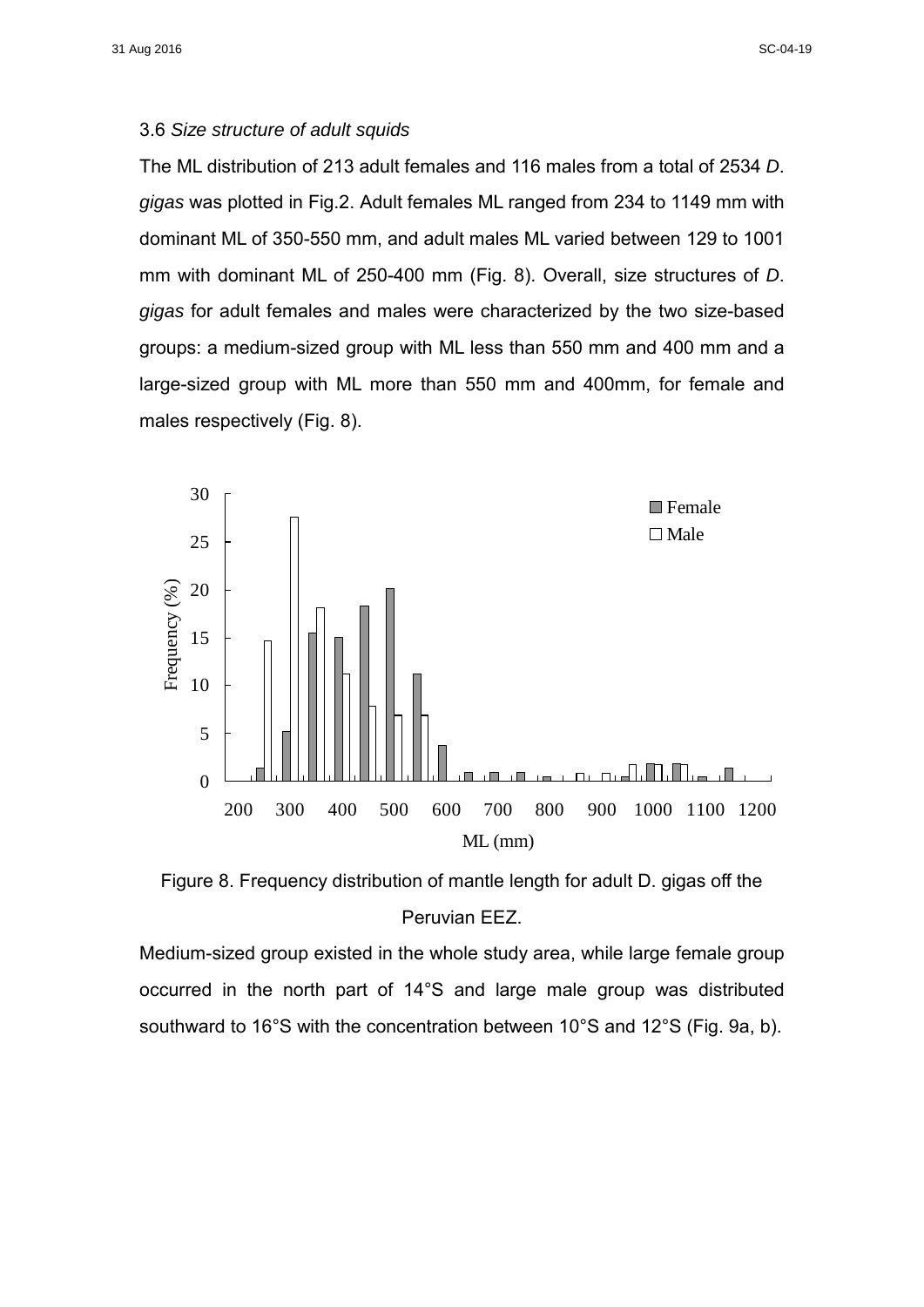

Figure 9. Spatial distributions of medium group and large group of D. gigas for females (A) and males (B) off the Peruvian EEZ.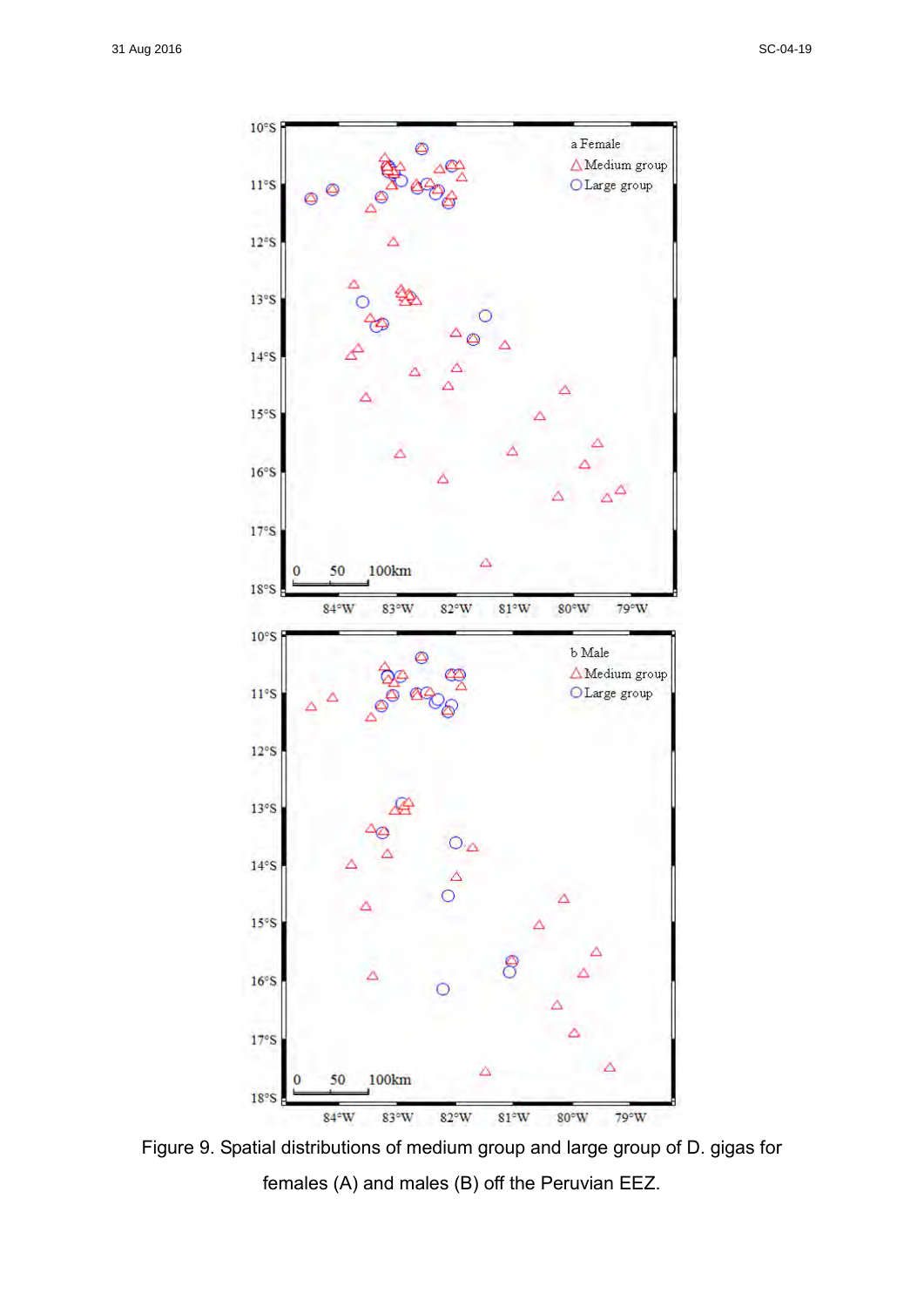## 4. Conclusion

We conclude that the age of the Humboldt squid off the Peruvian EEZ estimated with statoliths microstructure analysis was no more than 2-year old. The squid spawned throughout the year and back-calculated hatching dates were from 22<sup>nd</sup> January 2008 to 22<sup>nd</sup> April 2010 with a hatching peak between January and March. There were at least a medium-sized and a large-size based groups in the study area. Moreover, two hatching groups of winter-spring and summer-autumn cohorts were separated on the basis of back-calculated hatching dates. The vicinity waters of 11°S off Peruvian EEZ was considered as a potential spawning ground because more than 50% females sampled in this area were mature. Size and age at maturity differed significantly between the two hatching cohorts, except for age at first maturity for males. Age-ML and BW-ML data of winter-spring cohort were best described by linear and exponential models, respectively, while for summer-autumn cohort both Age-ML and BW-ML data were best described by exponential models. Humboldt squid is a species whose abundance and population structure are susceptible to change with spatio-temporal environmental fluctuations (Anderson and Rodhouse, 2001; Waluda et al., 2006; Argüelles et al., 2008; Keyl et al., 2008). We suggest that much wider size range and more extensive temporal and spatial coverage in sampling are needed in future to further improve our knowledge of the squid off the Peruvian EEZ that had not been well studied.

## References

 Anderson C I H, Rodhouse P G. 2001. Life cycles, oceanography and variability: ommastrephid squid in variable oceanographic environments. *Fish. Res*. **54:**133-143.

 Argüelles J, Rodhouse P G, Villegas P, Castillo G. 2001. Age, growth and population structure of the jumbo flying squid *Dosidicus gigas* in Peruvian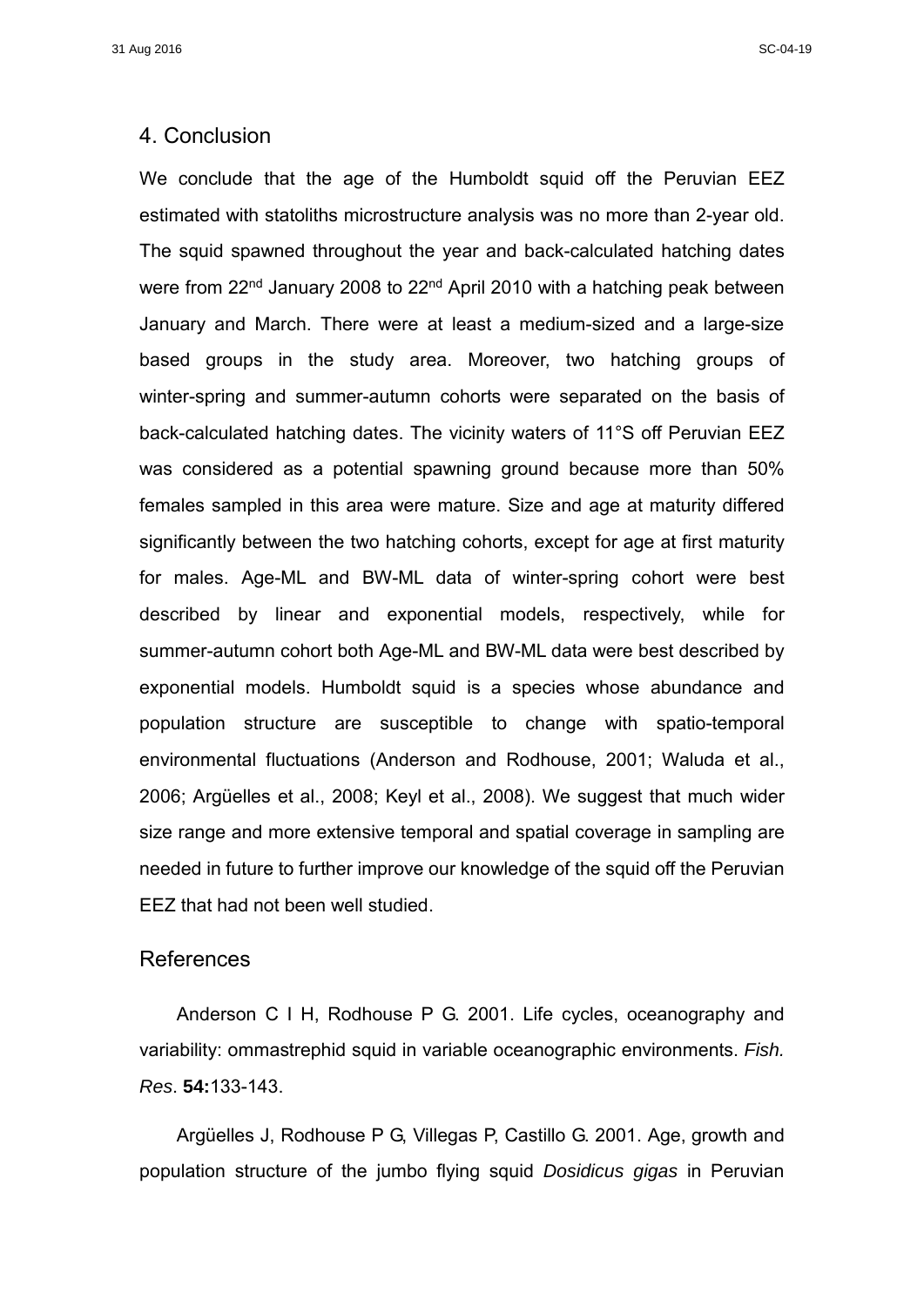waters. *Fish. Res.* **54**: 51-61.

 Argüelles J, Tafur R, Taipe A, Villegas P, Keyl F, Dominguez N, Salazar M. 2008. Size increment of jumbo flying squid *Dosidicus gigas* mature females in Peruvian waters, 1989-2004. *Prog. Oceanogr*. **79:** 308-312.

 Arkhipkin A I, Murzov S A. 1986. Age and growth patterns of *Dosidicus gigas* (Ommastrephidae). In: Resources and prospects of utilization of squid stocks in the world ocean. Moscow VNIRO Press, p107-123

Chen Y, Jackson D A, Harvey H H. 1992. A comparison of von Bertalanffy and Polynominal functions in modelling fish growth data. *Can. J. Fish. Aquat. Sci.* **49**: 1228-1235.

Chen X J, Li J H, Liu B L, Chen Y, Li G, Fang Z, Tian S Q. 2012. Age, growth and maturation of Jumbo flying squid, *Dosidicus gigas* off the Costa Rica Dome. *J. Mar. Biol. Assoc. U.K*. **93(2)**: 567-573.

Chen X J, Lu H J, Liu B L, Chen Y. 2011. Age, growth and population structure of jumbo flying squid, *Dosidisus gigas*, based on statolith microstructure off the Exclusive Economic Zone of Chilean waters. *J. Mar. Biol. Assoc. U.K.,* **91(1):** 229-235.

Clarke R, Paliza O. 2000. The Humboldt current squid *Dosidicus gigas* (Orbigny, 1835). *Rev. Biol. Mar. Oceanogr.* **35:** 1-38.

Dawe E G, Natsukari Y. 1991. Light microscopy. *In*: Jereb P, Ragonese S Boletzky S V ed. Squid age determination using statoliths. Proceedings of the International Workshop held in the Istituto di Tecnologia della Pesca e del Pescato, Special Publication, p. 83-95.

Ehrhardt N M, Jacquemin P S, García B F, González D G, López B J M, Ortíz C J, Solís N A. 1983. On the fishery and biology of the giant squid *Dosidicus gigas* in the Gulf of California, Mexico. *In*: Caddy J F ed. Advances in Assessment of World Cephalopods Resources. FAO Fisheries Technical Paper, 231, p. 306-340.

Ibáñez C M, Cubillos L A. 2007. Seasonal variation in the length structure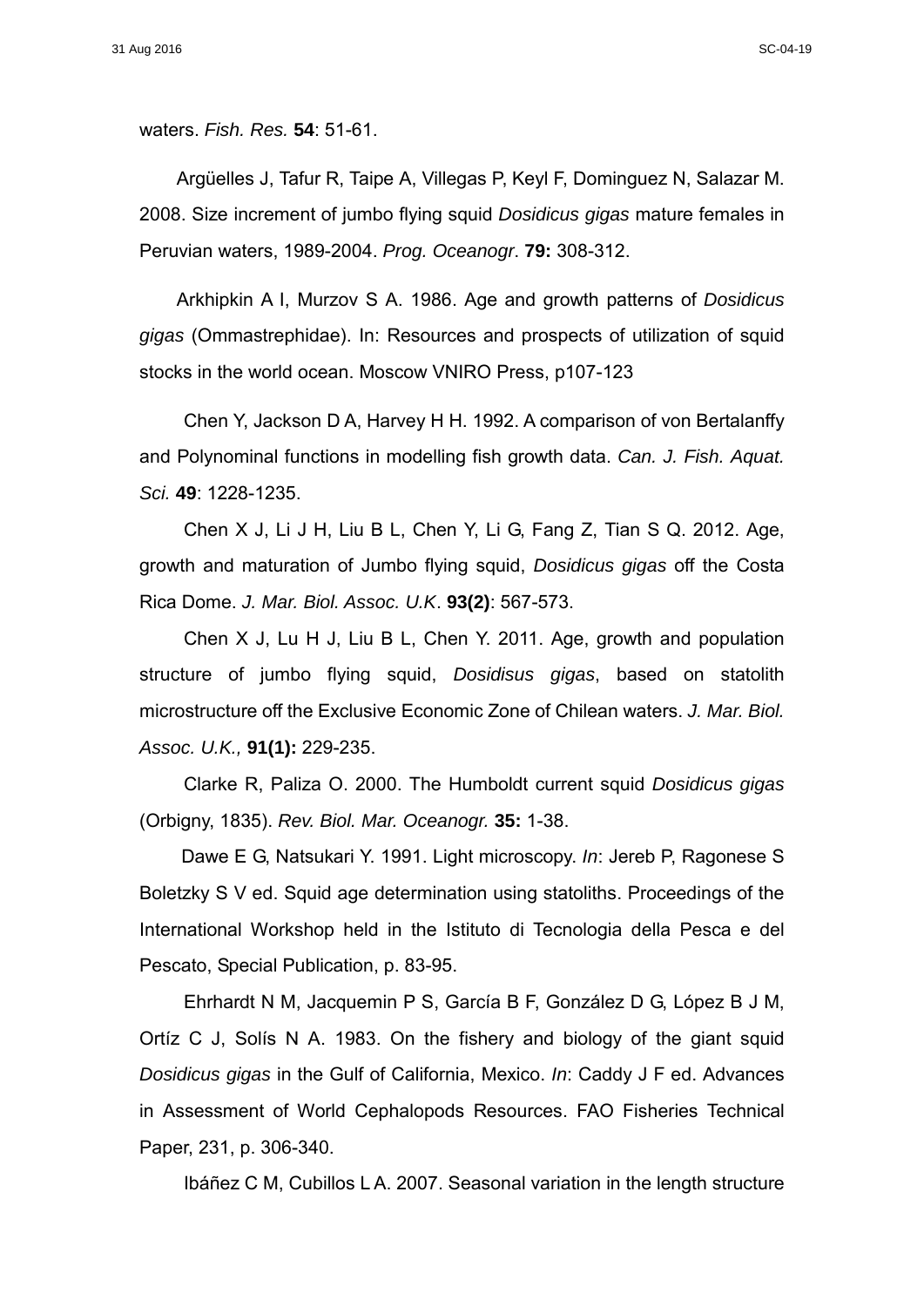and reproductive condition of the jumbo squid *Dosidicus gigas* (d'Orbigny, 1835) off central-south Chile. *Sci. Mar.* **71(1):** 123-128.

Jackson G D. 1994. Application and future potential of statolith increment analysis in squids and sepioids. *Can. J. Fish. Aquat. Sci.* **51:** 2612-2625.

Koronkiewicz A. 1988. Biological characteristics of jumbo squid (*Dosidicus gigas*) caught in open waters of the eastern central Pacific from October to December 1986. *ICES CM.* **K:** 42

Liu B L, Chen X J, Chen Y, Lu H J, Qian W G. 2011. Trace elements in the statoliths of jumbo flying squid off the Exclusive Economic Zones of Chile and Peru. *Mar. Ecol. Prog. Ser.* **429:** 93-101

Liu B L, Chen X J, Lu H J, Chen Y, Qian W G. 2010. Fishery biology of the jumbo squid *Dosidicus gigas* off Exclusive Economic Zone of Chilean waters. *Sci. Mar.* **74:** 687-695.

Markaida U. 2006. Population structure and reproductive biology of jumbo squid *Dosidicus gigas* from the Gulf of California after the 1997-1998 El Niño event. *Fish. Res.* **79:** 28-37.

Markaida U, Sosa-Nishizaki O. 2001. Reproductive biology of jumbo squid *Dosidicus gigas* in the gulf of Califonia, 1995-1997. *Fish. Res.* **54:** 63-82.

Markaida U, Quiñónez-Velázquez C, Sosa-Nishizaki O. 2004. Age, growth and maturation of jumbo squid *Dosidicus gigas*(Cephalopoda: Ommastrephidae) from the Gulf of California, Mexico. *Fish. Res.* **66:** 31-47.

Masuda S, Yokawa K, Yatsu A, Kawahara S. 1998. Growth and population structure of *Dosidicus gigas* in the southeastern Pacific Ocean, p. 107-118. *In:* Okutani T ed Contributed Papers to International Symposium on Large Pelagic Squids, Tokyo, July 18-19, 1996. JAMARC, 269 pp.

Mejía-Rebollo A, Quiñónez-Velázquez C, Salinas-Zavala C A. Markaida U. 2008. Age, growth and maturity of jumbo squid(*Dosidicus gigas* D'Orbigny, 1835) off the western coast of the Baja California Peninsula. CalCOFI Rep. **49:** 256-262.

Morales-Bojórquez E, Cisneros-Mata M A, Nevárez-Martínez M O,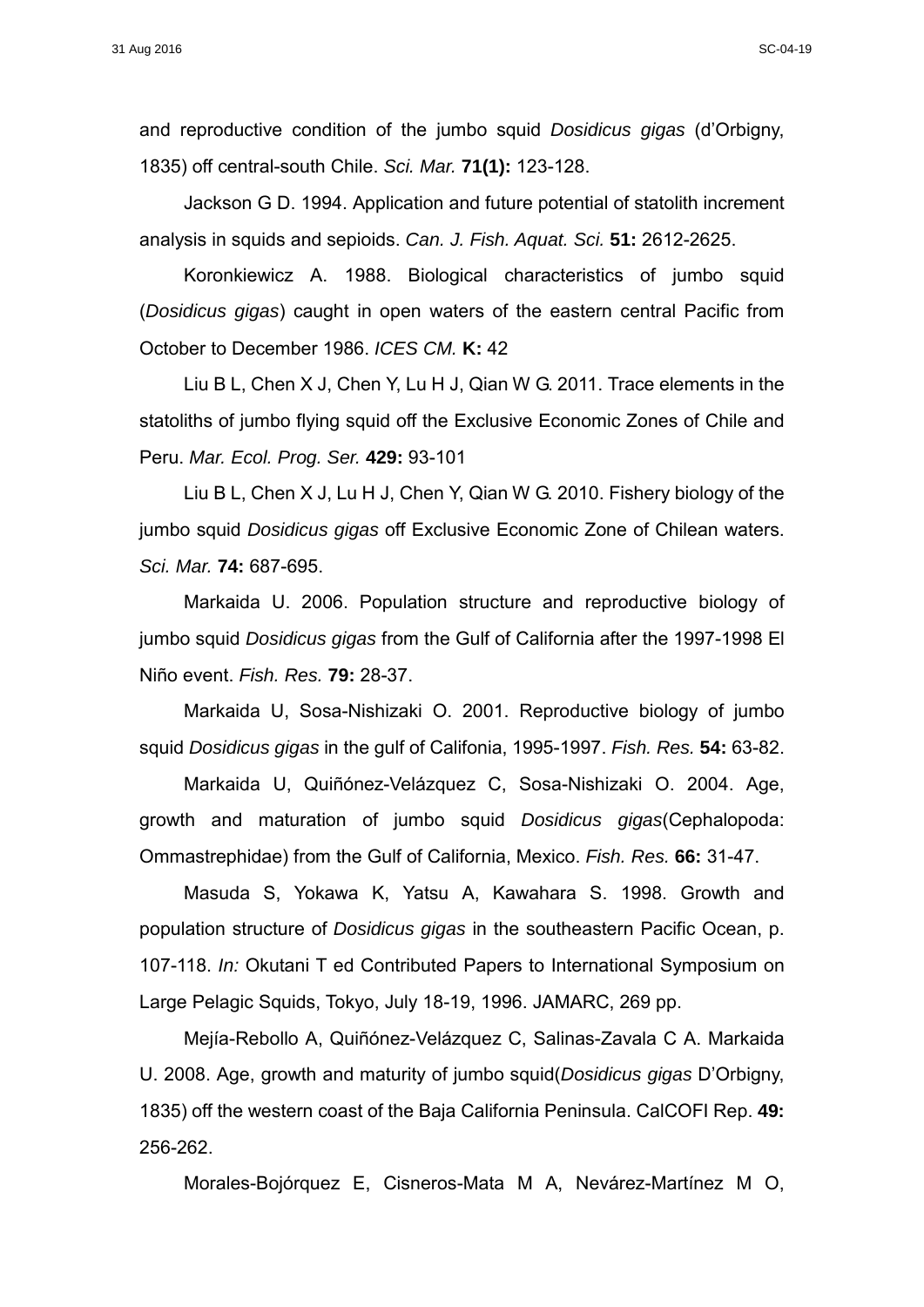Hernández-Herrera A. 2001. Review of stock assment and fishry biology of *Dosidicus gigas* in the Gulf of California, Mexico. *Fish. Res.* **54:** 83-84.

Nakamura Y, Sakurai Y. 1991.Validation of daily growth increments in statoliths of Japanese common squid *Todarodes pacificus*. Nippon Suisan Gakkaishi **57:** 2007-2011.

Nevárez-Martínez M O, Hernández-Herrera A, Morales-Bojórquez E, Balmori-Ramírez A, Cisneros-Mata M A, Morales-Azpeitia R. 2000. Biomass and distribution of the jumbo squid(*Dosidicus gigas*; d'Orbigny, 1835) in the Gulf of California, Mexico. *Fish. Res.* **49:** 129-140.

Nesis K N. 1970. Biology of the Peru-Chilean giant squid, *Dosidicus gigas*. *Okeanology*. **10:** 140-152.

Nigmatullin Ch M, Markaida U. 2009. Oocyte development, fecundity and spawning strategy of large sized jumbo squid *Dosidicus gigas* (Oegopsida: Ommastrephinae). *J. Mar. Biol. Assoc. U.K.* **89:** 789-801.

Nigmatullin Ch M, Nesis K N, Arkhipkin A I. 2001. A review of the biology of the jumbo squid *Dosidicus gigas* (Cephalopoda: Ommastrephidae). *Fish. Res.* **54:** 9-19.

Rocha F, Vega M. 2003. Overview of cephalopod fisheries in Chilean waters. *Fish. Res.* **60:** 151-159.

Rodhouse P G. 2008. Large-scale range expansion and variability in Ommastrephid squid populations: a review of environmental links. CalCOFI Rep. **49:** 83-89.

Rubio J, Salazar C. 1992. Prospección pesquera del calamar gigante (*Dosidicus gigas*) a bordo del buque Japonés Shinko Maru #2. *Inf. Inst. Mar. del Perú.* **103:** 3-32.

Staaf D J, Camarillo-Coop S, Haddock S H D, Nyack, Al C, Payne J, Salinas-Zavala C A, Seibel B A, Trueblood L, Widmer C, Gilly W F. 2008. Natural egg mass deposition by the Humboldt squid (*Dosidicus gigas*) in the Gulf of California and characteristics of hatchlings and paralarvae. *J. Mar. Biol. Assoc. U.K.* **88(4):** 759-779.